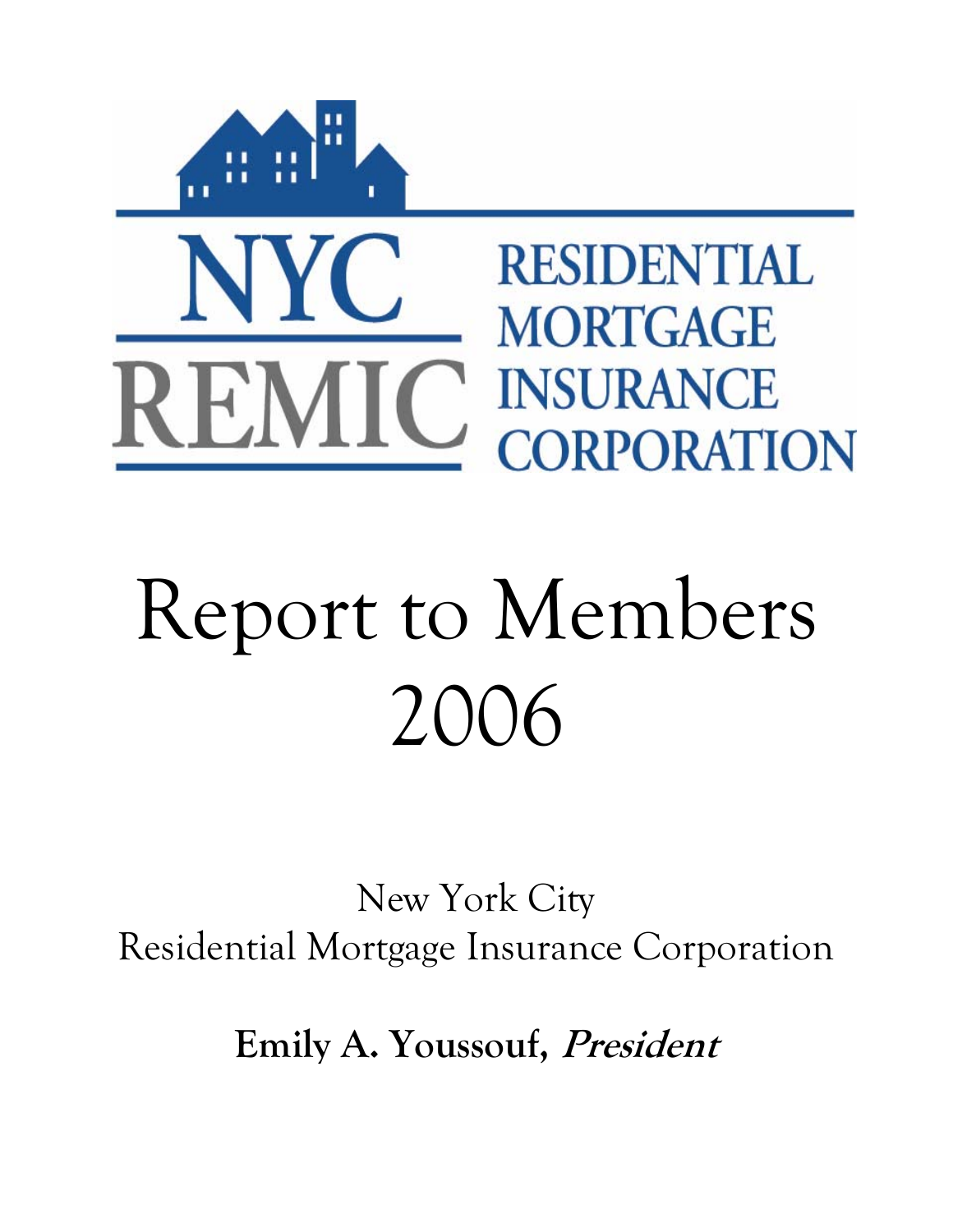

DATE: April 24, 2007 TO: The Chairperson and Members FROM: Emily Youssouf SUBJECT: Report on REMIC FY 2006 Activities

During the past twelve months, I am pleased to recognize that the New York City Residential Mortgage Insurance Corporation ("REMIC") continued its role in helping to establish and maintain the available stock of affordable housing throughout New York City. Attached please find a summary of the activities and accomplishments of REMIC during the fiscal year ended October 31, 2006.

The level of both insurance certificates and insurance commitments increased significantly from 2005 to 2006 primarily due to the New York City Housing Development Corporation's application ("HDC") for mortgage insurance on the top 20% on a significant number of New HOP projects and the insuring of mortgages securitized by HDC in its Multi-Family Housing Revenue Bonds, 2004 Series J bonds (the "2004 Series J Mortgages"). By the end of fiscal year 2006, REMIC issued mortgage insurance certificates for 33 properties with 1,571 units and 29 commitments to insure with 1,427 units. Additionally, in 2006 REMIC posted its largest operating surplus of over \$3.5 million, providing additional insurance capacity.

A detailed summary of Fiscal Year 2006 is attached.

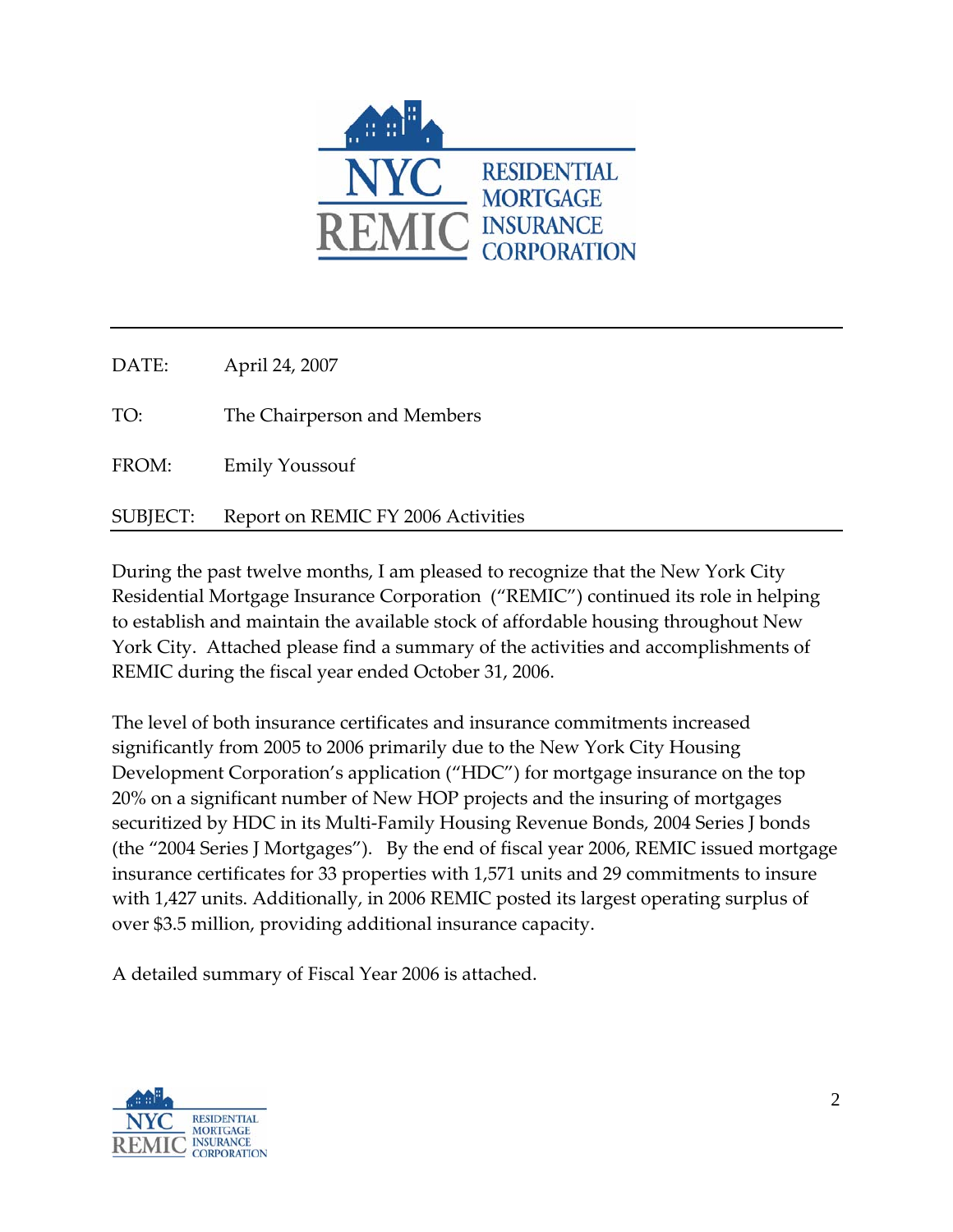# **REMIC – Mission and History**

New York City Residential Mortgage Insurance Corporation is a public benefit corporation created to promote the production and rehabilitation of affordable housing in New York City through the issuance of mortgage insurance. REMIC plays an integral role in New York City's efforts to stabilize and revitalize the City's diverse neighborhoods.

Established in 1973 by the State Legislature, with a \$7.5 million loan from New York City, REMIC was created to promote the development of affordable housing in specifically designated distressed areas of New York City. Using mortgage insurance, REMIC works to promote the issuance of residential loans, many which would not proceed without credit enhancement.

In 1993 the State Legislature amended the REMIC statute—REMIC was no longer limited to designated distressed areas, but instead, allowed to insure mortgages throughout the City. At the same time, REMIC was reorganized as a subsidiary of the HDC and the original \$7.5 million was returned to the City with HDC funding REMIC reserve amount requirements. These legal changes and transfers of funds created a "new REMIC" entity, while certain reserve requirements remained in place for the "old REMIC" insured projects.

Since it's restructuring, REMIC has grown significantly. To date, including FY 2006, REMIC has issued 395 commitments to insure, with a total of 12,573 units and total mortgage amount of almost \$530 million. Furthermore, REMIC's insurance portfolio has performed very well through the years. In its 33 years of existence, REMIC has only paid 12 claims for insured loans totaling \$589,291.

#### **2006 Summary**

During Fiscal Year 2006 which ran from November 1, 2005 through October 31, 2006, REMIC issued 29 commitments to insure, with a total of 1,427 units and a total mortgage amount of \$73,358,770. During FY 2006, REMIC insured 33 loans that included 1,571 units containing a total mortgage amount of \$79,261,125. Following are details of the commitments to insure and the certificates of insurance that REMIC issued in 2006.

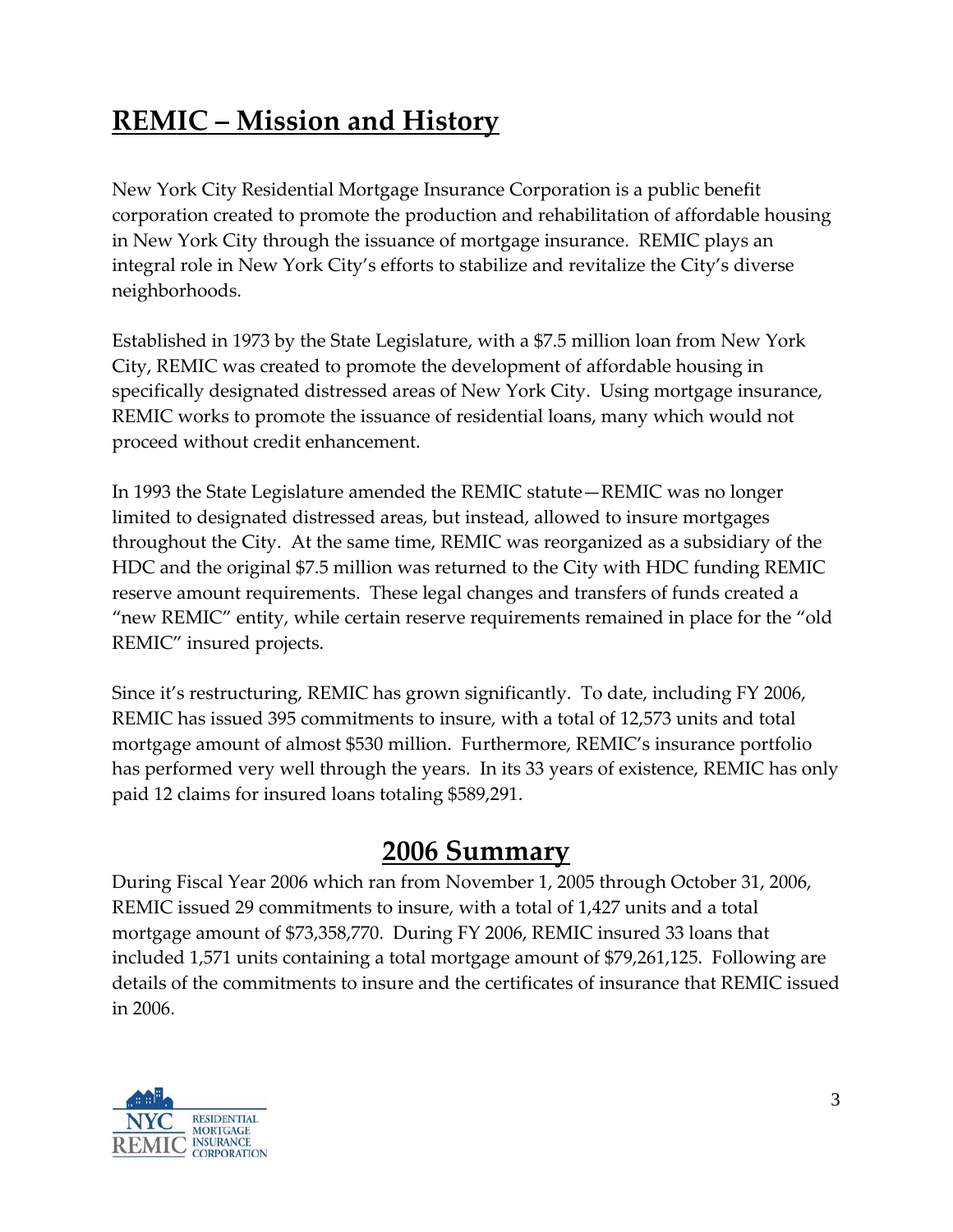# **FY 2006 Commitments to Insure**

| <u>Address</u>                        | <u>Lender</u> | Mortgage Amt | # of Units |
|---------------------------------------|---------------|--------------|------------|
| <u>Bronx</u>                          |               |              |            |
| 1002 Garrison Avenue                  | <b>HDC</b>    | \$457,763    | 20         |
| 309 Alexander Avenue                  | <b>HDC</b>    | \$192,343    | 11         |
| 4673 Park Avenue                      | <b>HDC</b>    | \$176,881    | 9          |
| 1142 Longfellow Avenue                | <b>HDC</b>    | \$817,953    | 111        |
| Morris Heights Cluster                | <b>HDC</b>    | \$1,612,554  | 203        |
| 3880 Orloff Avenue                    | <b>HDC</b>    | \$10,740,000 | 101        |
| <u>Brooklyn</u>                       |               |              |            |
| 218 St. James Place                   | <b>HDC</b>    | \$228,871    | 12         |
| 219 Sackman Street                    | <b>HDC</b>    | \$887,415    | 38         |
| 270 Rochester Avenue                  | <b>HDC</b>    | \$378,875    | 16         |
| 36 Crooke Avenue                      | <b>HDC</b>    | \$1,021,352  | 71         |
| 46-56 Sullivan Street                 | <b>HDC</b>    | \$561,225    | 26         |
| <u>Manhattan</u>                      |               |              |            |
| Harriet Tubman                        | <b>HDC</b>    | \$5,920,000  | 74         |
| The Hamilton                          | <b>HDC</b>    | \$6,080,000  | 77         |
| Madison Plaza                         | <b>HDC</b>    | \$7,360,000  | 77         |
| 1860-62 Lexington Avenue              | <b>HDC</b>    | \$448,339    | 15         |
| 30-32 Bradhurst Avenue                | <b>HDC</b>    | \$990,000    | 25         |
| 328, 340 Pleasant Avenue              | <b>HDC</b>    | \$548,935    | 10         |
| 520 Audubon Avenue                    | <b>HDC</b>    | \$1,231,334  | 46         |
| 540 Audubon Avenue                    | <b>HDC</b>    | \$815,179    | 45         |
| 70-74 East 116th Street               | <b>HDC</b>    | \$671,265    | 23         |
| 80, 88-90 Edgecombe Avenue            | <b>HDC</b>    | \$693,655    | 66         |
| 2006 Amsterdam Avenue                 | <b>HDC</b>    | \$639,029    | 21         |
| 201 West 146th Street                 | <b>HDC</b>    | \$123,312    | 12         |
| 160-166 Morningside Avenue            | HDC           | \$636,660    | 30         |
| 414 Equities (multiple addresses)     | <b>HDC</b>    | \$3,020,000  | 42         |
| 132-138 East 112 <sup>th</sup> Street | <b>HDC</b>    | \$6,210,000  | 43         |
| 130-136 West 112 <sup>th</sup> Street | <b>HDC</b>    | \$5,450,000  | 41         |
| <u>Queens</u>                         |               |              |            |
| 89-44 162 <sup>nd</sup> Street        | <b>HDC</b>    | \$10,065,000 | 90         |
| 9501 Rockaway Beach Blvd              | <b>HDC</b>    | \$5,380,000  | 72         |
| <b>Total</b>                          |               | \$73,358,770 | 1,427      |

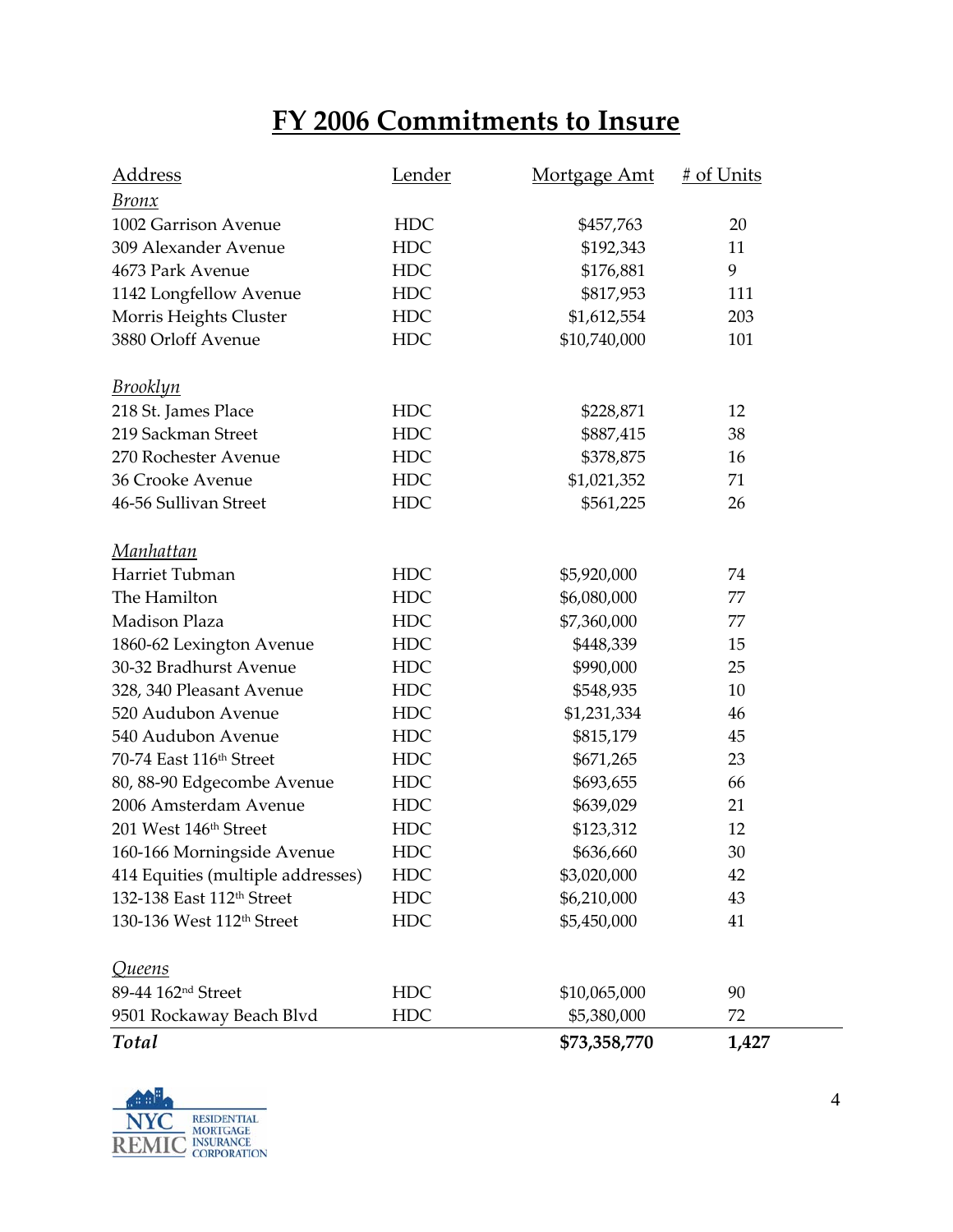# **FY 2006 Mortgages Insured**

| <u>Address</u>                                     | <b>Lender</b>     | Mortgage Amt           | # of Units |
|----------------------------------------------------|-------------------|------------------------|------------|
| <u>Bronx</u>                                       |                   |                        |            |
| 341 East 138th Street                              | <b>CPC-NYR</b>    | \$451,355              | 9          |
| 2172 Anthony Avenue                                | <b>CPC-NYR</b>    | \$410,000              | 22         |
| 128 East Clarke Place                              | <b>CPC-NYR</b>    | \$2,529,000            | 65         |
| 1002 Garrison Avenue                               | <b>HDC</b>        | \$457,763              | 20         |
| 309 Alexander Avenue                               | <b>HDC</b>        | \$192,343              | 11         |
| 4673 Park Avenue                                   | <b>HDC</b>        | \$176,881              | 9          |
| 1142 Longfellow Avenue                             | <b>HDC</b>        | \$817,953              | 111        |
| Morris Heights Cluster                             | <b>HDC</b>        | \$1,612,554            | 203        |
| 3880 Orloff Avenue                                 | <b>HDC</b>        | \$10,740,000           | 101        |
| <u>Brooklyn</u>                                    |                   |                        |            |
| 221-233 Parkville Avenue                           | <b>HDC</b>        | \$4,550,000            | 41         |
| 218 St. James Place                                | <b>HDC</b>        | \$228,871              | 12         |
| 219 Sackman Street                                 | <b>HDC</b>        | \$887,415              | 38         |
| 270 Rochester Avenue                               | <b>HDC</b>        | \$378,875              | 16         |
| 36 Crooke Avenue                                   | <b>HDC</b>        | \$1,021,352            | 71         |
| 46-56 Sullivan Street                              | <b>HDC</b>        | \$561,225              | 26         |
| <u>Manhattan</u>                                   |                   |                        |            |
| 21 West 131 <sup>st</sup> Street                   | <b>CPC-NYR</b>    | \$549,000              | 10         |
| 2204 Frederick Douglass Blvd.                      | <b>CPC-TRS</b>    | \$920,000              | 8          |
| 276 West 119th Street                              | <b>HDC</b>        | \$14,000,000           | 97         |
| Phelps House                                       | <b>HDC</b>        | \$12,645,000           | 169        |
| 160 West 142 <sup>nd</sup> Street                  | <b>CPC-NYR</b>    | \$648,000              | 22         |
| Harriet Tubman                                     | <b>HDC</b>        | \$5,920,000            | 74         |
| The Hamilton                                       | <b>HDC</b>        | \$6,080,000            | 77         |
| Madison Plaza                                      | <b>HDC</b>        | \$7,360,000            | 77         |
| 1860-62 Lexington Avenue                           | <b>HDC</b>        | \$448,339              | 15         |
| 30-32 Bradhurst Avenue<br>328, 340 Pleasant Avenue | HDC<br><b>HDC</b> | \$990,000<br>\$548,935 | 25<br>10   |
| 520 Audubon Avenue                                 | <b>HDC</b>        | \$1,231,334            | 46         |
| 540 Audubon Avenue                                 | <b>HDC</b>        | \$815,179              | 45         |
| 70-74 East 116 <sup>th</sup> Street                | <b>HDC</b>        | \$671,265              | 23         |
| 80, 88-90 Edgecombe Avenue                         | <b>HDC</b>        | \$693,655              | 66         |
| 2006 Amsterdam Avenue                              | <b>HDC</b>        | \$639,029              | 21         |
|                                                    |                   |                        |            |

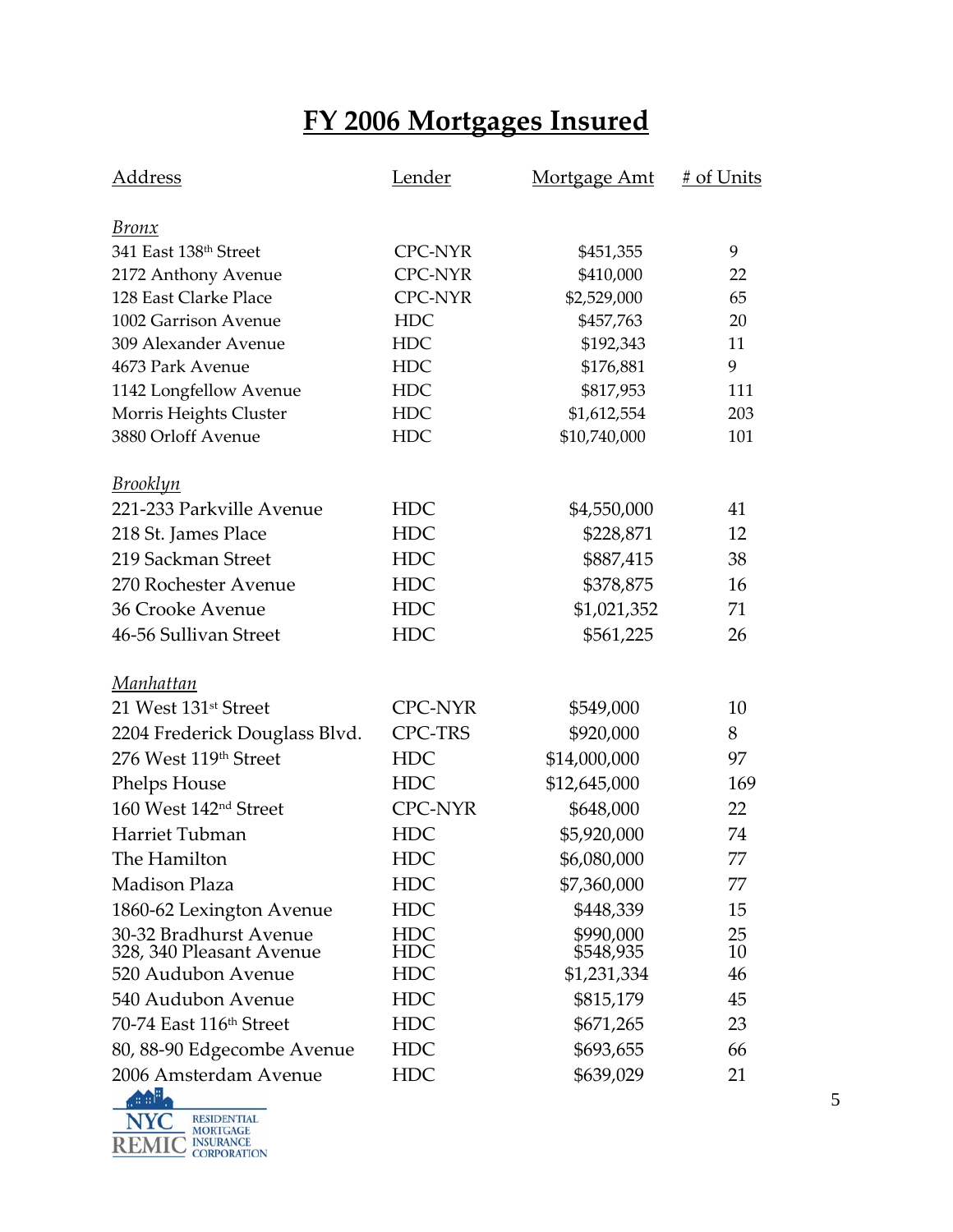# **Continued FY 2006 Mortgages Insured**

| Address                               | Lender     | <u>Mortgage Amt</u> | # of Units |
|---------------------------------------|------------|---------------------|------------|
| Manhattan Continued                   |            |                     |            |
| 201 West 146 <sup>th</sup> Street     | HDC        | \$123,312           | 12         |
| 160-166 Morningside Avenue            | HDC.       | \$636,660           | 30         |
| 414 Equities (multiple addresses) HDC |            | \$3,020,000         | 42         |
| 132-138 East 112 <sup>th</sup> Street | <b>HDC</b> | \$6,210,000         | 43         |
| 130-136 West 112 <sup>th</sup> Street | <b>HDC</b> | \$5,450,000         | 41         |
| Queens                                |            |                     |            |
| 89-44 162 <sup>nd</sup> Street        | HDC        | \$10,065,000        | 90         |

\*Committed and Insured in the same Fiscal Year are captured on each summary page.

#### **Comparison between FY 2005 – FY 2006**

#### **Commitments in FY 2005 Commitments in FY 2006**

Number: 8 Projects – 477 units Number: 29 Projects – 1,427

Insurance Amount: \$10,079,063 Insurance Amount: \$20,673,355

#### **Insurance in FY 2005 Insurance in FY 2006**

Number: 9 Projects – 281 units Number: 33 Projects – 1,571

Mortgage Amount: \$26,044,549 Mortgage Amount: \$79,261,125



Mortgage Amount: \$33,367,750 Mortgage Amount: \$73,358,770

Insurance Amount: \$7,299,654 Insurance Amount: \$26,891,960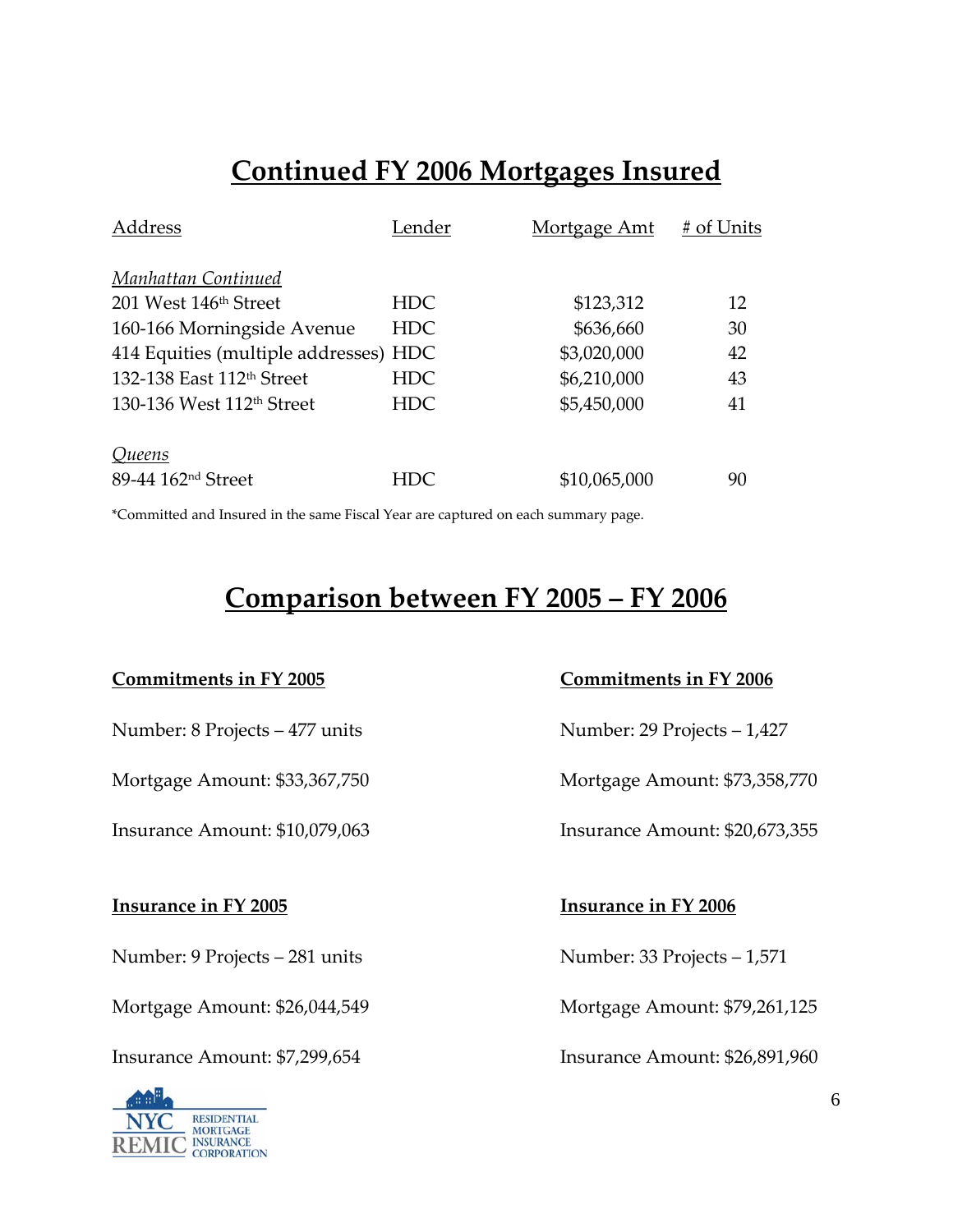### **HDC Programs**

#### **New HOP**

Approximately ten years ago, HDC initiated the New Housing Opportunities Program (New HOP), our City's first middle‐income housing program in more than a quarter century. Under this innovative program, HDC issues bonds (either taxable or tax‐ exempt) to provide financing for construction and permanent mortgage loans for new or substantially rehabilitated rental and cooperative housing for moderate and middle income New Yorkers. During 2006, REMIC issued 6 commitments to insure the top 20% of New HOP projects with a total mortgage amount of approximately \$40,865,000 and with 389 units.

#### **Affordable Housing Permanent Loan Program**

REMIC both committed and insured mortgage insurance for 20 developments originally financed under HDC's Affordable Housing Permanent Loan Program (AHPLP) and which were subsequently added to a pool of loans (2004 Series J Mortgages) that HDC securitized through the issuance of the New York City Housing Development Corporation Multi‐Family Housing Revenue Bonds. REMIC insurance was put on the top 20% of the loan balance for each of the developments which encompass 803 units throughout the Bronx, Brooklyn and Manhattan for insurance of approximately \$2.8 million of total loan balances of approximately \$14.2 million.

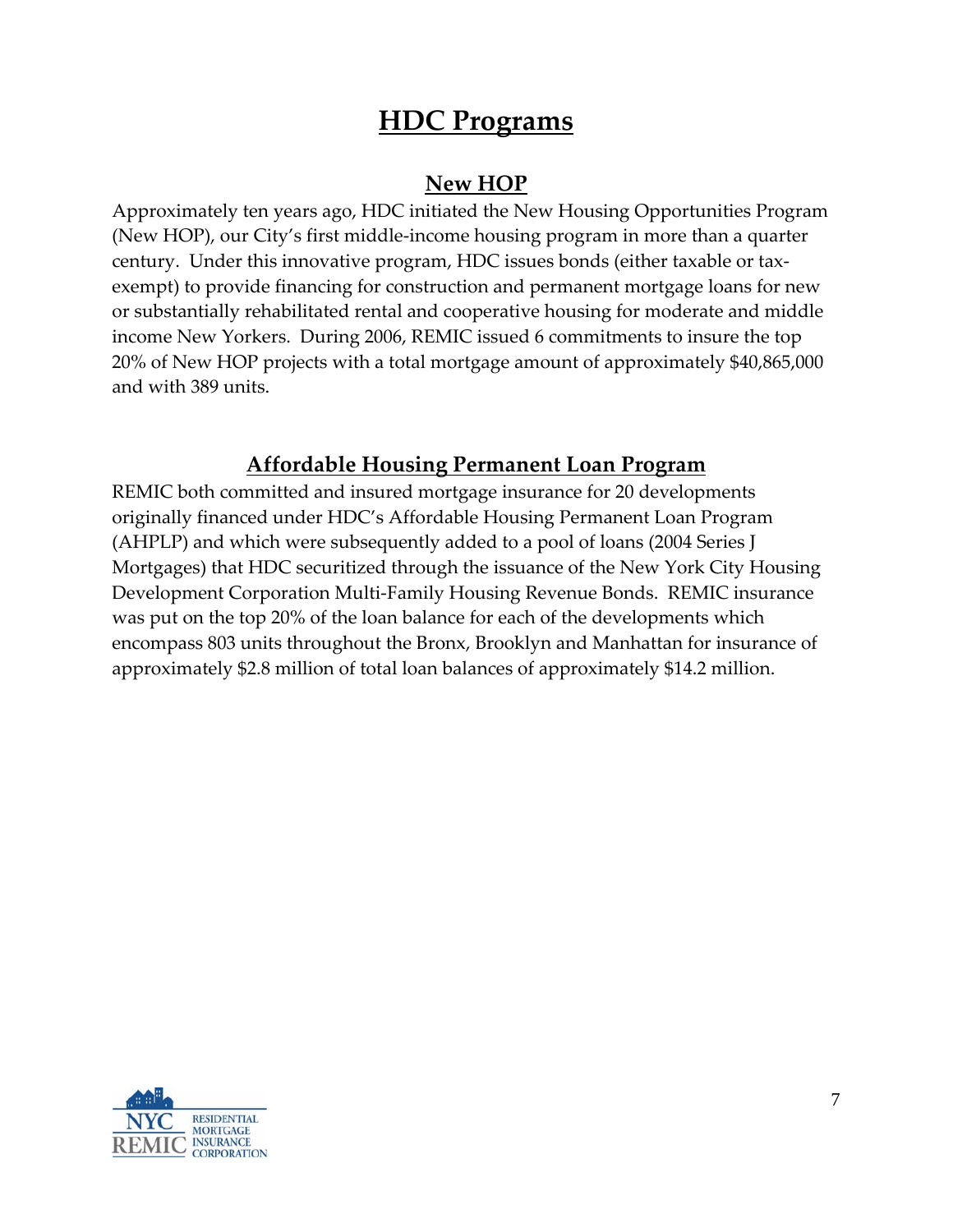# **Annual Commitment Activity**

| Year         | # of Loans       | Mortgage Amt. | <b>Insured Amt.</b> | # of Units |
|--------------|------------------|---------------|---------------------|------------|
| 1993         | $\boldsymbol{4}$ | \$1,928,744   | \$1,567,381         | 187        |
| 1994         | 13               | \$3,763,660   | \$2,693,548         | 334        |
| 1995         | 14               | \$7,208,793   | \$5,014,621         | 393        |
| 1996         | 26               | \$23,366,950  | \$18,865,200        | 1,139      |
| 1997         | 24               | \$18,428,876  | \$14,912,594        | 1,162      |
| 1998         | 28               | \$15,572,362  | \$14,604,742        | 686        |
| 1999         | 36               | \$36,923,037  | \$19,652,037        | 1,077      |
| 2000         | 69               | \$61,518,039  | \$28,622,957        | 1,668      |
| 2001         | 53               | \$79,727,587  | \$25,765,925        | 1,232      |
| 2002         | 33               | \$42,190,603  | \$16,290,443        | 789        |
| 2003         | 47               | \$119,952,922 | \$41,525,739        | 1,673      |
| 2004         | 11               | \$12,285,612  | \$8,411,263         | 329        |
| 2005         | 8                | \$33,367,750  | \$10,079,063        | 477        |
| 2006         | 29               | \$73,358,770  | \$20,673,355        | 1,427      |
| <b>Total</b> | 395              | \$529,593,705 | \$228,676,868       | 12,573     |

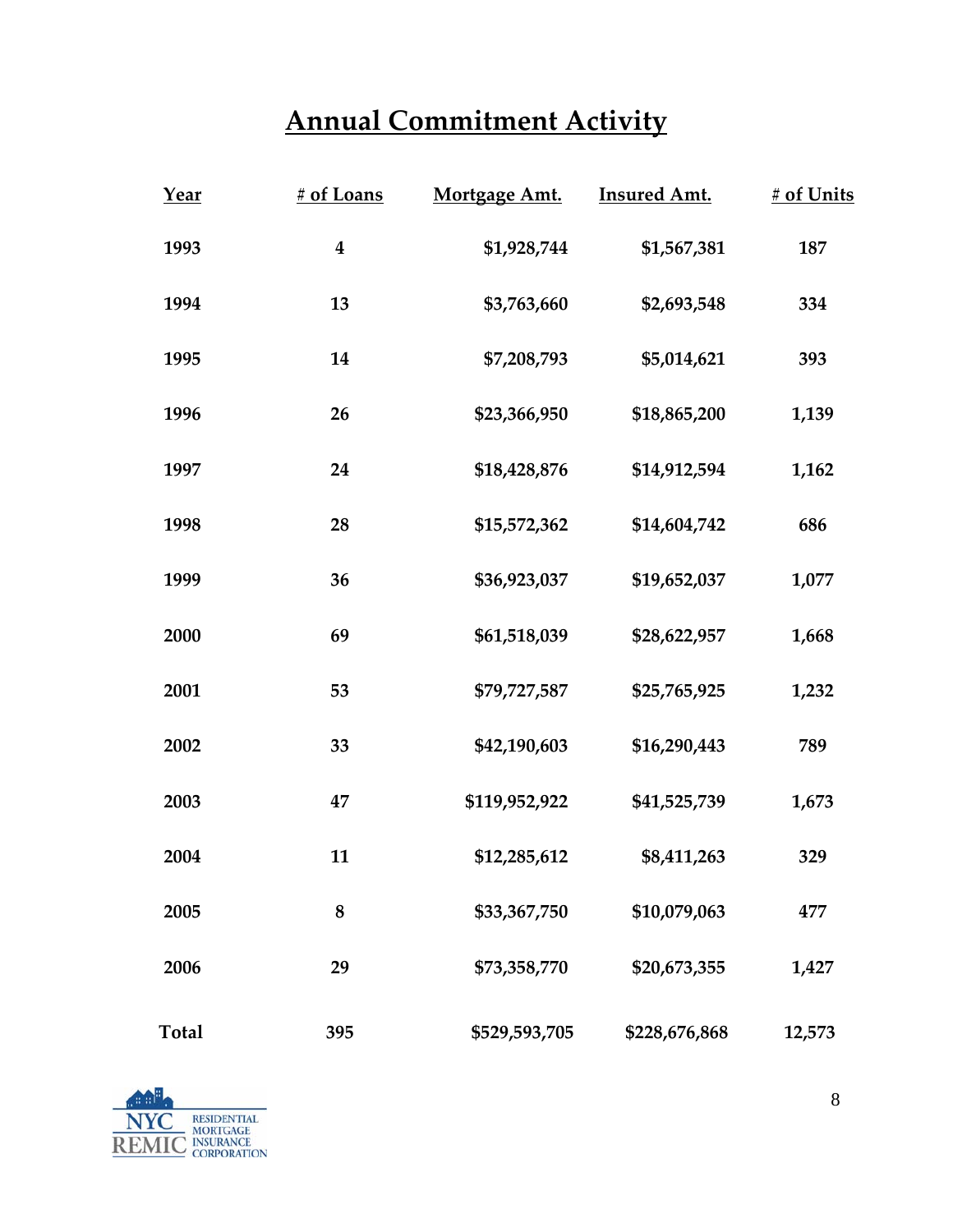# **REMIC FY 2006 Fund Balances**

| Fund                                  | <b>Restricted Fund</b><br><b>Balance</b> | Unrestricted<br><b>Fund Balance</b> | <b>Total Balance</b> |
|---------------------------------------|------------------------------------------|-------------------------------------|----------------------|
| Mortgage Insurance<br>Fund            | \$1,230,267.00                           | \$3,648,362.51                      | \$4,878,629.51       |
| Housing Insurance<br>Fund             | \$29,627,486.60                          | \$226,296.70                        | \$29,853,783.30      |
| Premium Reserve Fund                  | \$0.00                                   | \$14,726,300.84                     | \$14,726,300.84      |
| Cumulative Unrealized<br>Gains/Losses | (\$135,098.74)                           | \$0.00                              | (\$135,098.74)       |
| TOTAL                                 | \$30,722,654.86                          | \$18,600,960.05                     | \$49,323,614.91      |

At the close of Fiscal Year 2006 REMIC had an amortized fund balance of \$49,323,614.91, a 5 % growth from FY 2005.



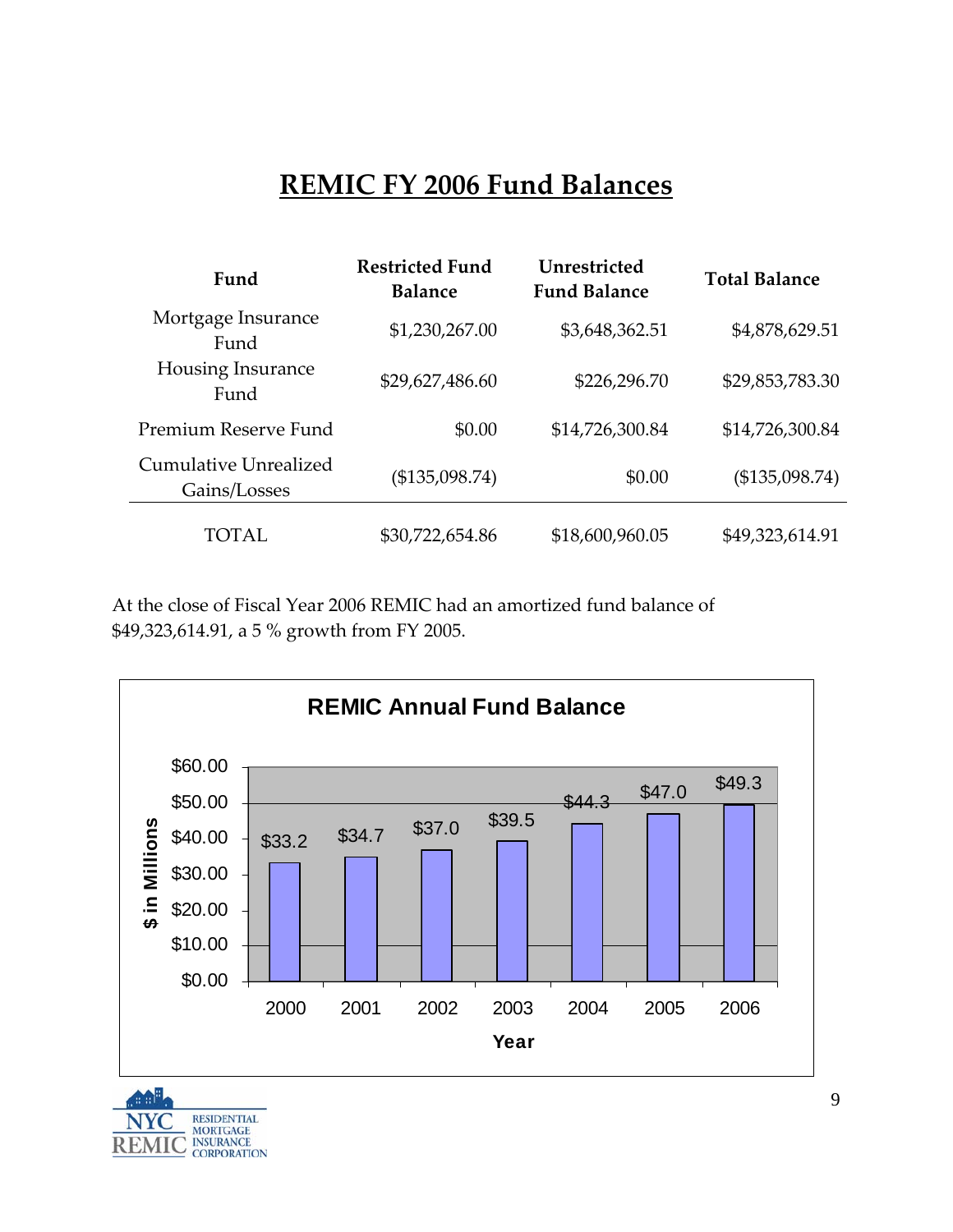# **REMIC Insurance Capacity**

Taking into consideration the funds that, by statute, must be maintained for the insurance entered into by the "Old" REMIC and the reserves set aside to cover the insurance commitments and contracts into which "New" REMIC has entered, the Corporation entered Fiscal Year 2006 with undesignated capacity of approximately \$73 million.

# Rating Agencies

Both Standard and Poor's and Fitch Ratings continue to maintain REMIC's credit ratings. Standard and Poor's currently rates REMIC at "AA" and Fitch Ratings rates REMIC at "AA‐."

#### Claims Paid

During Fiscal Year 2006, there were no insurance claims paid on either "Old REMIC" or "New REMIC" properties. The total amount of claims paid since 1973 remains at \$589,291.

#### "Old" REMIC Properties

As of October 31, 2006, Old REMIC had in its portfolio insured mortgages for 20 properties with 434 units. The current aggregate balance of these insured mortgages is \$1,901,520 with REMIC insurance in effect of \$1,214,905.

#### "New" REMIC Properties

As of October 31, 2006, REMIC had in its portfolio insured mortgages for 163 properties with 6,391 units. The current aggregate mortgage balance of these insured mortgages is \$339,625,004 with REMIC insurance in effect of \$107,230,595.

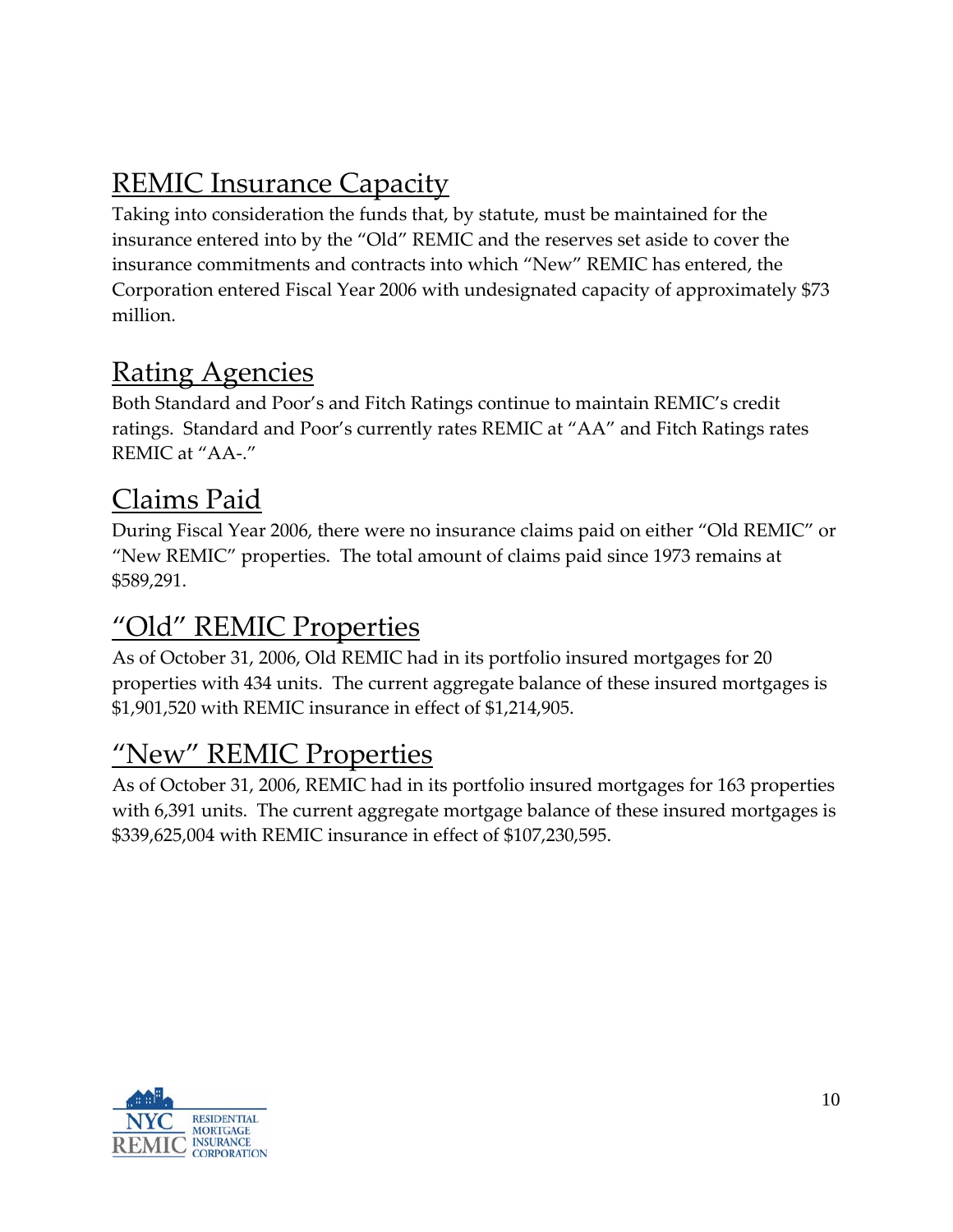# Investment Summary

As of October 31, 2006, REMIC reserves were invested in securities of Fannie Mae, the Federal Home Loan Bank, Money Market Accounts, Repurchase Agreements and U.S. Treasury Notes as described in the chart below.

| Amount        | Provider                                   | <b>Interest</b><br><b>Rate</b><br>(%) | <b>Maturity Date</b> | <b>First Call Date</b> |
|---------------|--------------------------------------------|---------------------------------------|----------------------|------------------------|
| 4,800,000.00  | Federal Farm<br>Credit Bank                | 5.24                                  | September 5, 2013    | October 5, 2005        |
| 1,200,000.00  | <b>Federal Home</b><br>Loan Bank           | 4.5                                   | July 23, 2015        | July 23, 2004          |
| 7,000,000.00  | <b>Federal Home</b><br>Loan Bank           | 5                                     | December 22, 2011    | June 22, 2005          |
| 3,000,000.00  | <b>Federal Home</b><br>Loan Bank           | 5.25                                  | February 17, 2015    | February 17, 2006      |
| 3,200,000.00  | <b>Federal Home</b><br>Loan Bank           | 5.54                                  | January 13, 2017     | July 13, 2005          |
| 5,000,000.00  | <b>Federal Home</b><br>Loan Bank           | 7.56                                  | February 18, 2020    | February 18, 2010      |
| 2,405,000.00  | <b>Federal Home</b><br>Loan Mortgage Corp. | 5.75                                  | January 30, 2019     | July 30, 2004          |
| 1,300,00.00   | <b>Federal Home</b><br>Loan Mortgage Corp. | 6.30                                  | November 25, 2020    | May 25, 2006           |
| 3,400,000.00  | <b>FNMA</b><br>Medium Term Notes           | 5.52                                  | August 6, 2018       | February 6, 2004       |
| 400,000.00    | <b>FNMA</b><br>Medium Term Notes           | 6.00                                  | February 26, 2024    | August 26, 2004        |
| 11,500,000.00 | <b>FNMA</b><br>Medium Term Notes           | 7.27                                  | December 8, 2014     | December 8, 2006       |
| 1,861,800.00  | Repurchase                                 | 5.19                                  | November 1, 2006     | N/A                    |
| 3,507,311.28  | Money Market                               | 5.00                                  | October 31, 2010     | N/A                    |

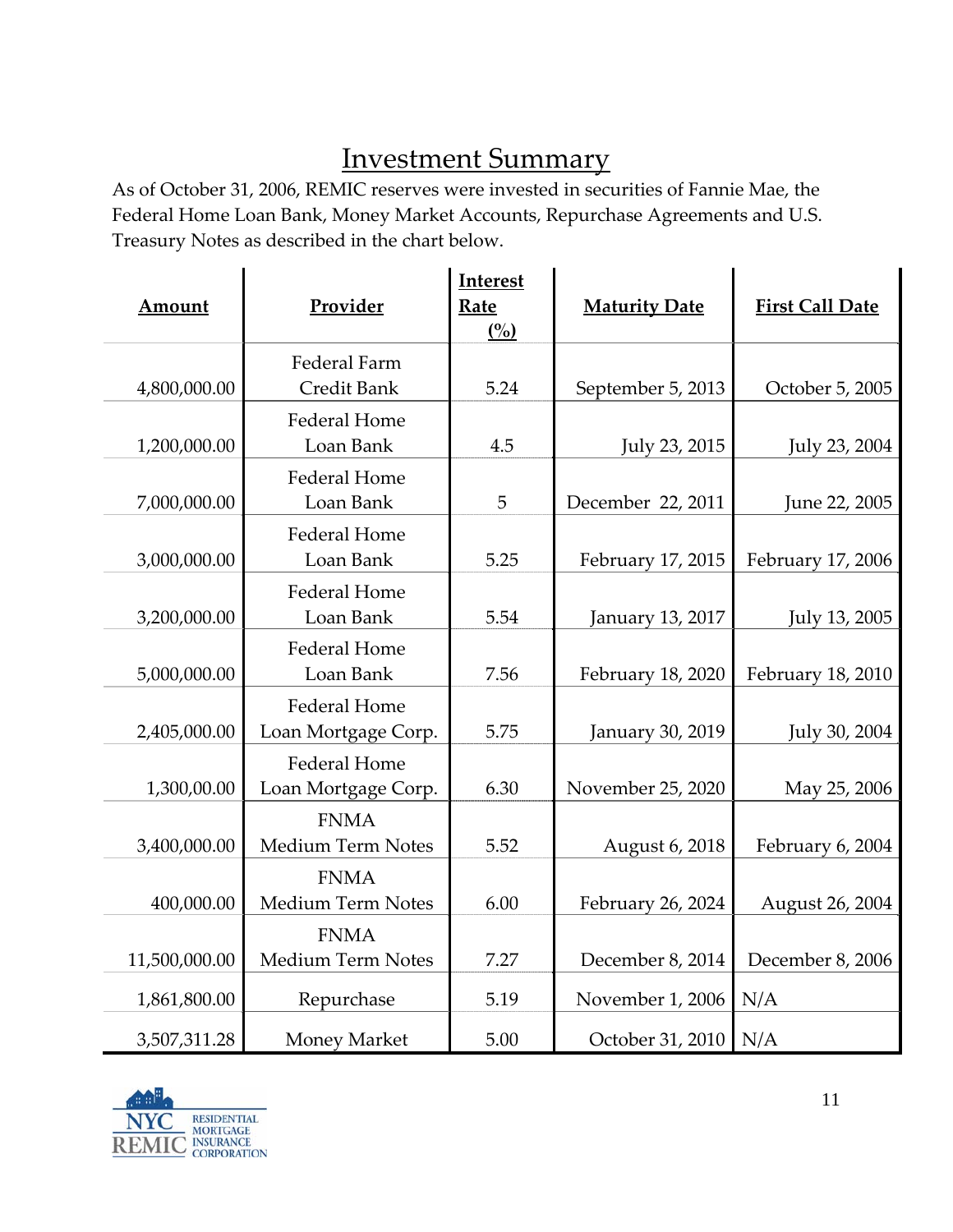# Revenues and Expenses

The following is a review of REMIC's revenue and expenses for Fiscal Year 2006 (without adjustments for Fair Market Value) with an explanation of each budget category.

|                                        |              | FY 2006        |
|----------------------------------------|--------------|----------------|
| <b>REVENUES</b>                        |              |                |
| <b>INSURANCE PREMIUMS &amp; FEES</b>   |              | \$898,169.63   |
| INVESTMENT INCOME                      |              | \$2,807,128.84 |
| <b>TOTAL REVENUES:</b>                 |              | \$3,705,298.47 |
| <b>EXPENSES</b>                        |              |                |
| <b>SALARIES &amp; RELATED EXPENSES</b> | \$           | $\theta$       |
| CONTRACT SERVICES-RATING AGENCY FEES   | $\mathbb{S}$ | 25,000.00      |
| REIMBURSEMENT OF HDC OVERHEAD          |              | \$150,000.00   |
| <b>INSURANCE CLAIMS</b>                | $\mathbb{S}$ | $\theta$       |
| <b>TOTAL EXPENSES:</b>                 |              | \$175,000.00   |
| <b>REMIC OPERATING SURPLUS:</b>        |              | \$3,530,298.47 |